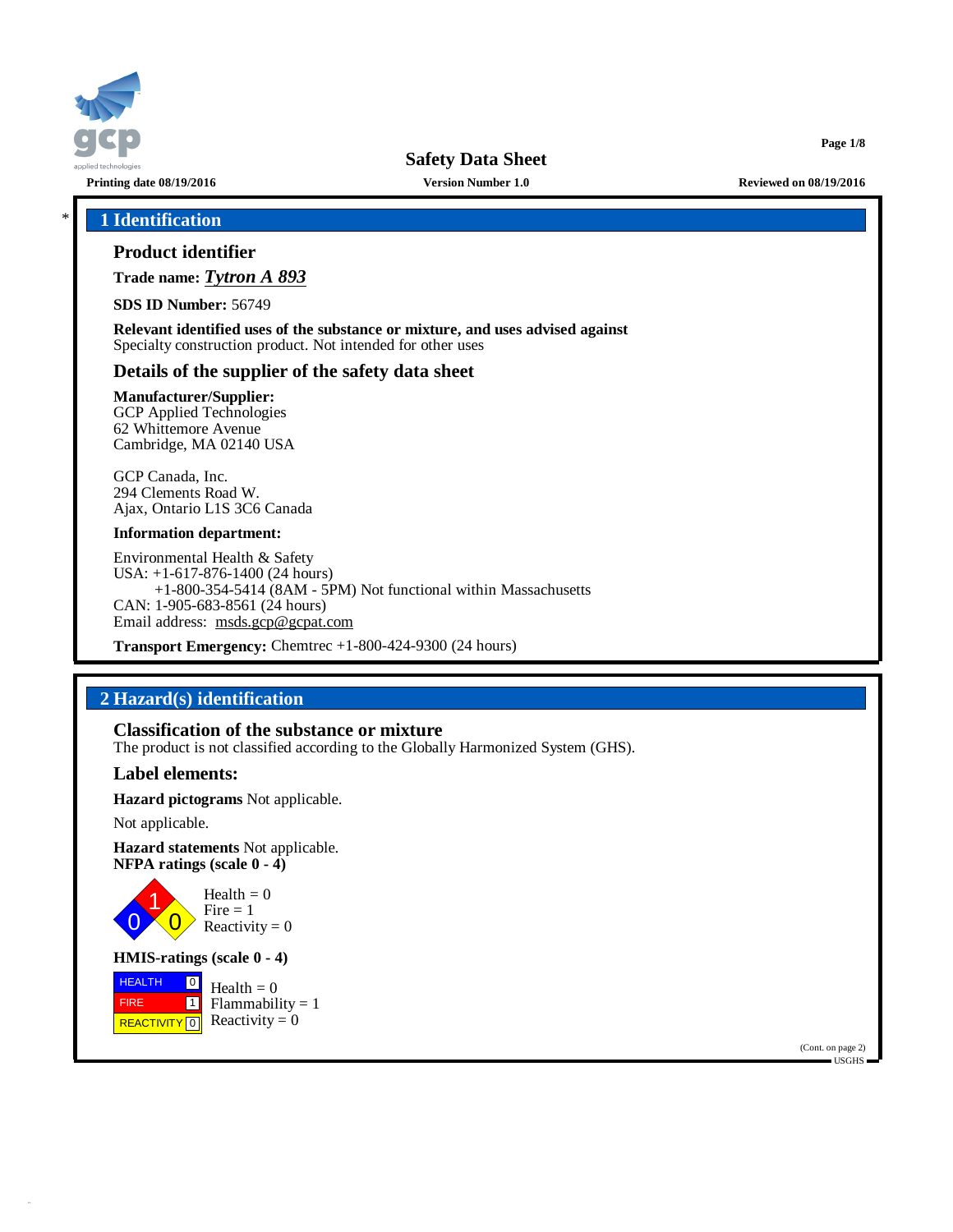**Printing date 08/19/2016 Version Number 1.0 Reviewed on 08/19/2016**

**Trade name:** *Tytron A 893*

# **Other hazards**

**Results of PBT and vPvB assessment**

**PBT:** Not applicable. **vPvB:** Not applicable.

# **3 Composition/information on ingredients**

## **Chemical characterization: Mixtures**

**Hazardous components:** 25322-68-3 Polyethylene glycol 10-20%

| $102 - 7$ | $\overline{ }$<br>ethanolamıne<br>$\cdot$ rether<br>. | $\gamma\%$<br>. . |
|-----------|-------------------------------------------------------|-------------------|

14960-06-6 Sodium lauryliminodipropionate 2.0-5.0%

9004-82-4 Lauryl ether sulfate, sodium salt 2.0-5.0%

**Additional information:** For the wording of the listed hazard phrases refer to section 16.

# **4 First-aid measures**

## **Description of first aid measures**

**General information:** Get medical advice/attention if you feel unwell.

## **After inhalation:**

Supply fresh air. If required, provide artificial respiration. Keep patient warm. Consult doctor if symptoms persist.

## **After skin contact:**

Immediately wash contaminated skin with soap or mild detergent and water. If this chemical soaks clothing, immediately remove clothing and wash skin.

**After eye contact:** Rinse cautiously with water for several minutes.

#### **After swallowing:**

Rinse mouth.

Do NOT induce vomiting.

## **Information for doctor:**

**Most important symptoms and effects, both acute and delayed** No further relevant information available.

**Indication of any immediate medical attention and special treatment needed** No further relevant information available.

# **5 Fire-fighting measures**

**Special hazards arising from the substance or mixture** No further relevant information available.

**Additional information** Collect contaminated fire fighting water separately. It must not enter the sewage system.

# **6 Accidental release measures**

**Personal precautions, protective equipment and emergency procedures**

Wear protective equipment. Keep unprotected persons away.

(Cont. on page 3) USGHS

(Cont. from page 1)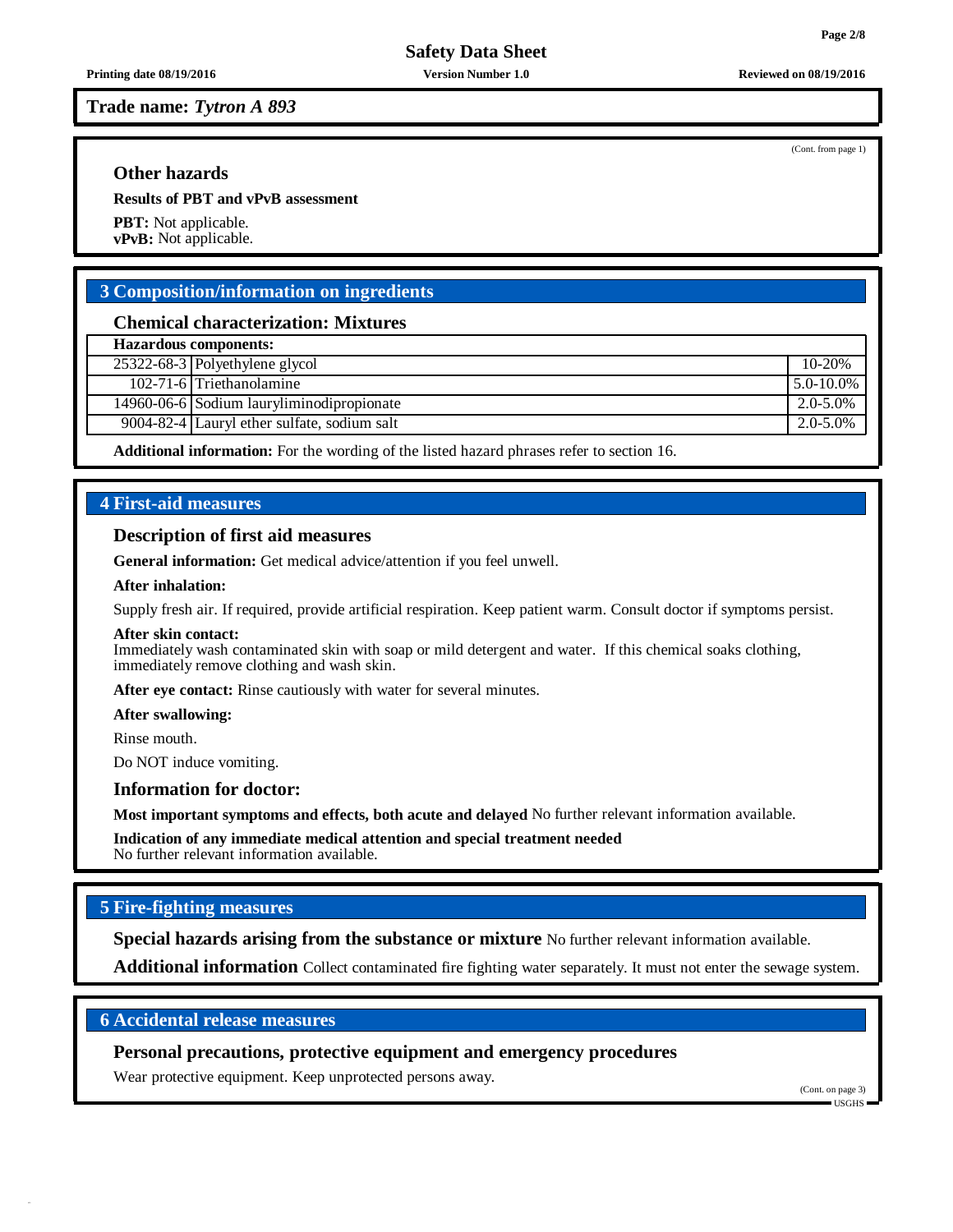## **Trade name:** *Tytron A 893*

## **Methods and material for containment and cleaning up:**

Contain and/or absorb spill with inert material (i.e. sand, vermiculite) then place in a suitable container. Sweep up spilled product into receptacles.

**Reference to other sections**

See Section 7 for information on safe handling.

See Section 8 for information on personal protection equipment.

See Section 13 for disposal information.

# **7 Handling and storage**

## **Handling:**

**Precautions for safe handling** No special precautions are necessary if used correctly.

**Information about protection against explosions and fires:** No special measures required.

## **Conditions for safe storage, including any incompatibilities**

**Storage:**

**Information about storage in one common storage facility:** No special measures required.

**Further information about storage conditions:** Keep receptacle tightly sealed.

**Specific end use(s)** No further relevant information available.

## \* **8 Exposure controls/personal protection**

**Additional information about design of technical systems:** No further data; see item 7.

**Control parameters**

**Components with limit values that require monitoring at the workplace:**

# **25322-68-3 Polyethylene glycol**

WEEL (USA) Long-term value:  $10 \text{ mg/m}^3$ 

(H); MW>200 **102-71-6 Triethanolamine**

TLV (USA) Long-term value: 5 mg/m<sup>3</sup>

**Additional information:** The lists that were valid during the creation were used as basis.

## **Exposure controls**

**Personal protective equipment:**

**General protective and hygienic measures:**

The usual precautionary measures for handling chemicals should be followed.

## **Breathing equipment:**

In case of brief exposure or low pollution use respiratory filter device. In case of intensive or longer exposure use respiratory protective device that is independent of circulating air.

## **Protection of hands:**

Gloves should be worn to prevent skin contact and should be impermeable and resistant to the product.

(Cont. on page 4) USGHS

(Cont. from page 2)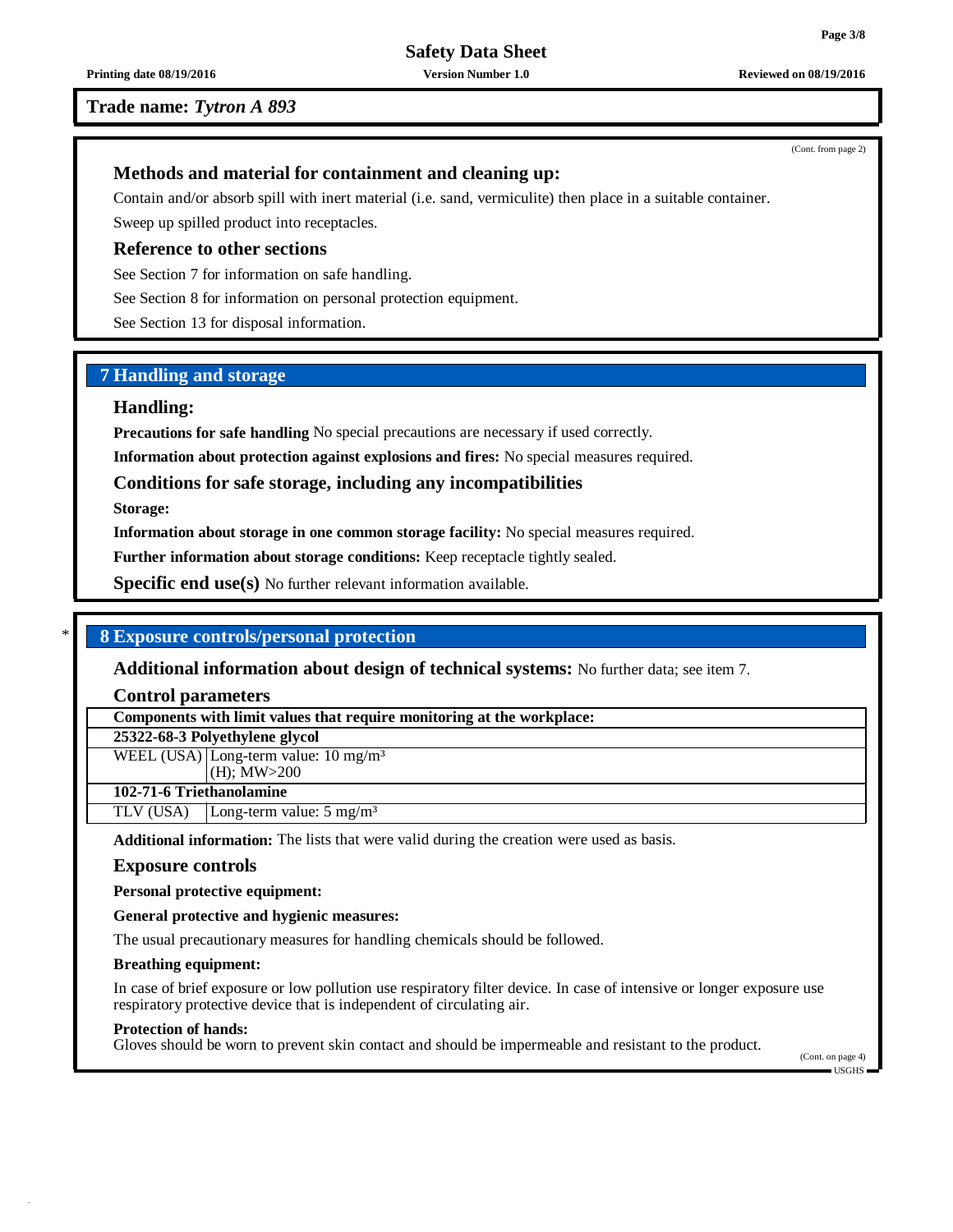**Printing date 08/19/2016 Version Number 1.0 Reviewed on 08/19/2016**

# **Trade name:** *Tytron A 893*

## **Material of gloves**

Gloves should be worn to prevent skin contact and should be impermeable and resistant to the product.

# **Eye protection:**



Safety glasses with side shield protection.

Safety glasses with side shields should be worn to prevent contact due to splashing. Under high vapor mist concentrations, tightly sealed goggles should be worn.



A face shield should also be worn if there is potential exposure to splash or spray.

## **Body protection:**

Use personal protective equipment as required.

Take off contaminated clothing.

# **9 Physical and chemical properties**

| Information on basic physical and chemical properties                                                                           |                                                                                                                      |  |  |  |
|---------------------------------------------------------------------------------------------------------------------------------|----------------------------------------------------------------------------------------------------------------------|--|--|--|
| <b>General Information</b><br>Appearance:<br>Form:<br>Color:<br>Odor:<br>Odor threshold:                                        | Liquid<br>According to product specification<br>Characteristic<br>Not determined.                                    |  |  |  |
| $pH-value$ (~):                                                                                                                 | Not determined.                                                                                                      |  |  |  |
| <b>Change in condition</b><br><b>Melting point/Melting range:</b><br><b>Boiling point/Boiling range:</b><br><b>Flash point:</b> | Undetermined.<br>> 100 °C (> 212 °F)<br>$> 93$ °C ( $> 199$ °F)                                                      |  |  |  |
| <b>Flammability (solid, gaseous):</b>                                                                                           | Not applicable.                                                                                                      |  |  |  |
| <b>Decomposition temperature:</b><br>Auto igniting:<br>Danger of explosion:                                                     | Not determined.<br>Product is not selfigniting.<br>Product does not present an explosion hazard.                     |  |  |  |
| <b>Explosion limits:</b><br>Lower:<br><b>Upper:</b><br><b>VOC Content (max):</b>                                                | Not determined.<br>Not determined.<br>Not determined.                                                                |  |  |  |
| Vapor pressure:<br>Density: (~) at 20 °C (68 °F)<br><b>Relative density</b><br><b>Vapor density</b><br><b>Evaporation</b> rate  | Not determined.<br>$1.2$ g/cm <sup>3</sup> (10.014 lbs/gal)<br>Not determined.<br>Not determined.<br>Not determined. |  |  |  |
| Solubility in / Miscibility with<br>Water:                                                                                      | Not miscible or difficult to mix.                                                                                    |  |  |  |
| Partition coefficient (n-octanol/water): Not determined.                                                                        |                                                                                                                      |  |  |  |
|                                                                                                                                 | (Cont. on page 5)                                                                                                    |  |  |  |
|                                                                                                                                 | $-$ USGHS $-$                                                                                                        |  |  |  |

(Cont. from page 3)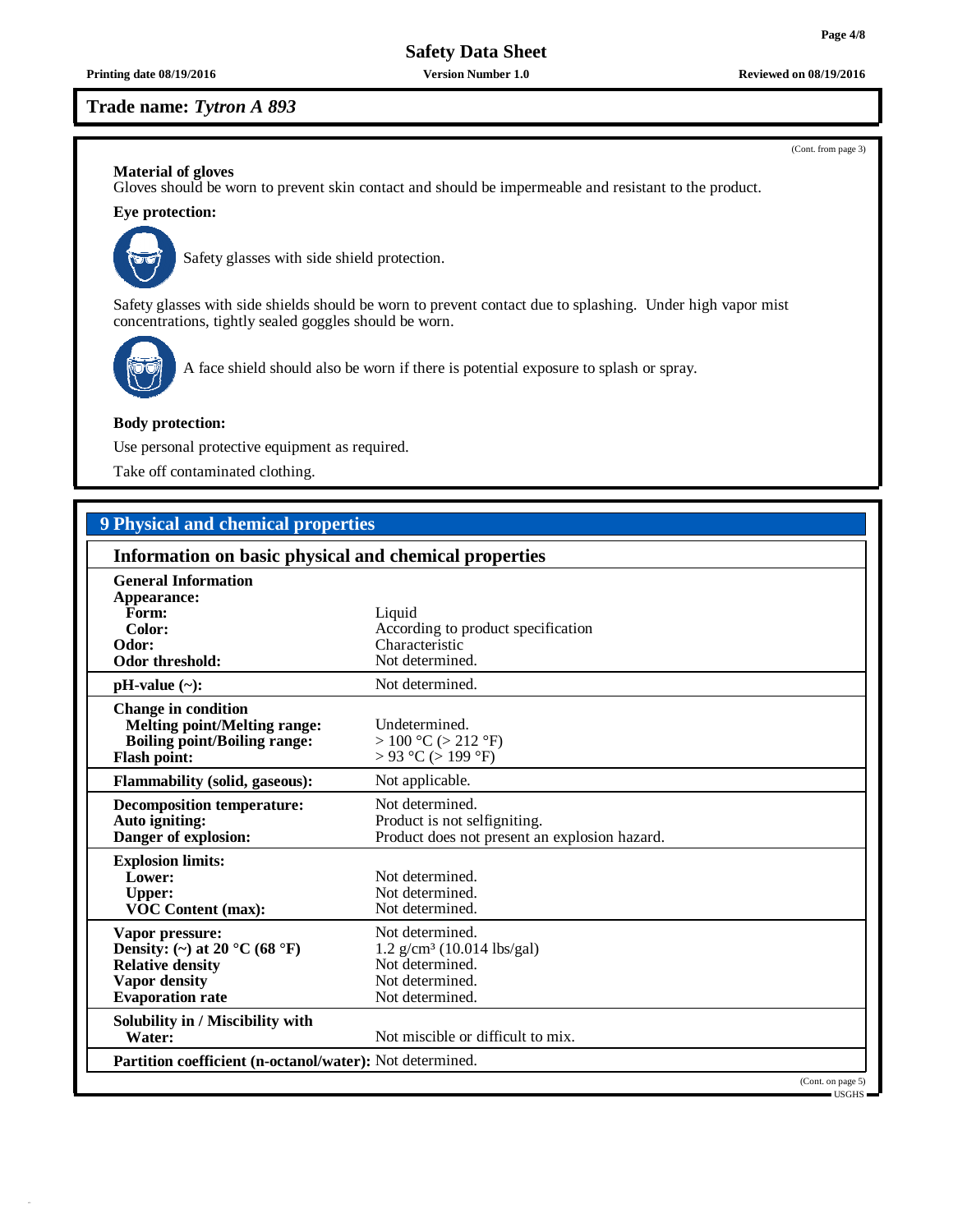**Printing date 08/19/2016 Version Number 1.0 Reviewed on 08/19/2016**

**Trade name:** *Tytron A 893*

|                          |                                            | (Cont. from page 4) |
|--------------------------|--------------------------------------------|---------------------|
| <b>Viscosity:</b>        |                                            |                     |
| <b>Dynamic:</b>          | Not determined.                            |                     |
| Kinematic:               | Not determined.                            |                     |
| Molecular weight         | Not applicable.                            |                     |
| <b>Other information</b> | No further relevant information available. |                     |

# **10 Stability and reactivity**

**Reactivity** Stable under normal conditions.

**Chemical stability**

**Thermal decomposition:** No decomposition if used according to specifications.

**Possibility of hazardous reactions** No dangerous reactions known.

**Conditions to avoid** No further relevant information available.

**Incompatible materials:** No further relevant information available.

**Hazardous decomposition products:** Carbon monoxide and carbon dioxide

**Additional information:** See section 7 for information on handling, storage and conditions to be avoided.

# \* **11 Toxicological information**

# **Information on toxicological effects**

**Acute toxicity:**

| LD/LC50 values relevant for classification:      |                                                |                                        |  |  |  |  |  |
|--------------------------------------------------|------------------------------------------------|----------------------------------------|--|--|--|--|--|
| 25322-68-3 Polyethylene glycol                   |                                                |                                        |  |  |  |  |  |
| Dermal LD50                                      |                                                | $>$ 20000 mg/kg (rabbit)               |  |  |  |  |  |
|                                                  |                                                | $30000$ mg/kg (rat)                    |  |  |  |  |  |
|                                                  | 102-71-6 Triethanolamine                       |                                        |  |  |  |  |  |
| Oral                                             | LD50                                           | 5300 mg/kg (guinea pig)                |  |  |  |  |  |
|                                                  |                                                | $6400$ mg/kg (rat - male)              |  |  |  |  |  |
| Dermal LD50                                      |                                                | $>10000$ mg/kg (rabbit)                |  |  |  |  |  |
|                                                  |                                                | LC50, 96h $ 11800 \text{ mg/l}$ (fish) |  |  |  |  |  |
|                                                  | <b>Primary irritant effect:</b>                |                                        |  |  |  |  |  |
| on the skin: No irritating effect expected       |                                                |                                        |  |  |  |  |  |
| on the eye: No irritating effect expected        |                                                |                                        |  |  |  |  |  |
| <b>inhalation:</b> No irritating effect expected |                                                |                                        |  |  |  |  |  |
|                                                  | <b>Ingestion:</b>                              |                                        |  |  |  |  |  |
| <b>Additional toxicological information:</b>     |                                                |                                        |  |  |  |  |  |
| 102-71-6 Triethanolamine                         |                                                |                                        |  |  |  |  |  |
|                                                  | NOEC/NOEL 16 mg/l (crustaceans) (Chronic NOEC) |                                        |  |  |  |  |  |
|                                                  |                                                | (Cont. on page 6)                      |  |  |  |  |  |
|                                                  |                                                | = USGHS =                              |  |  |  |  |  |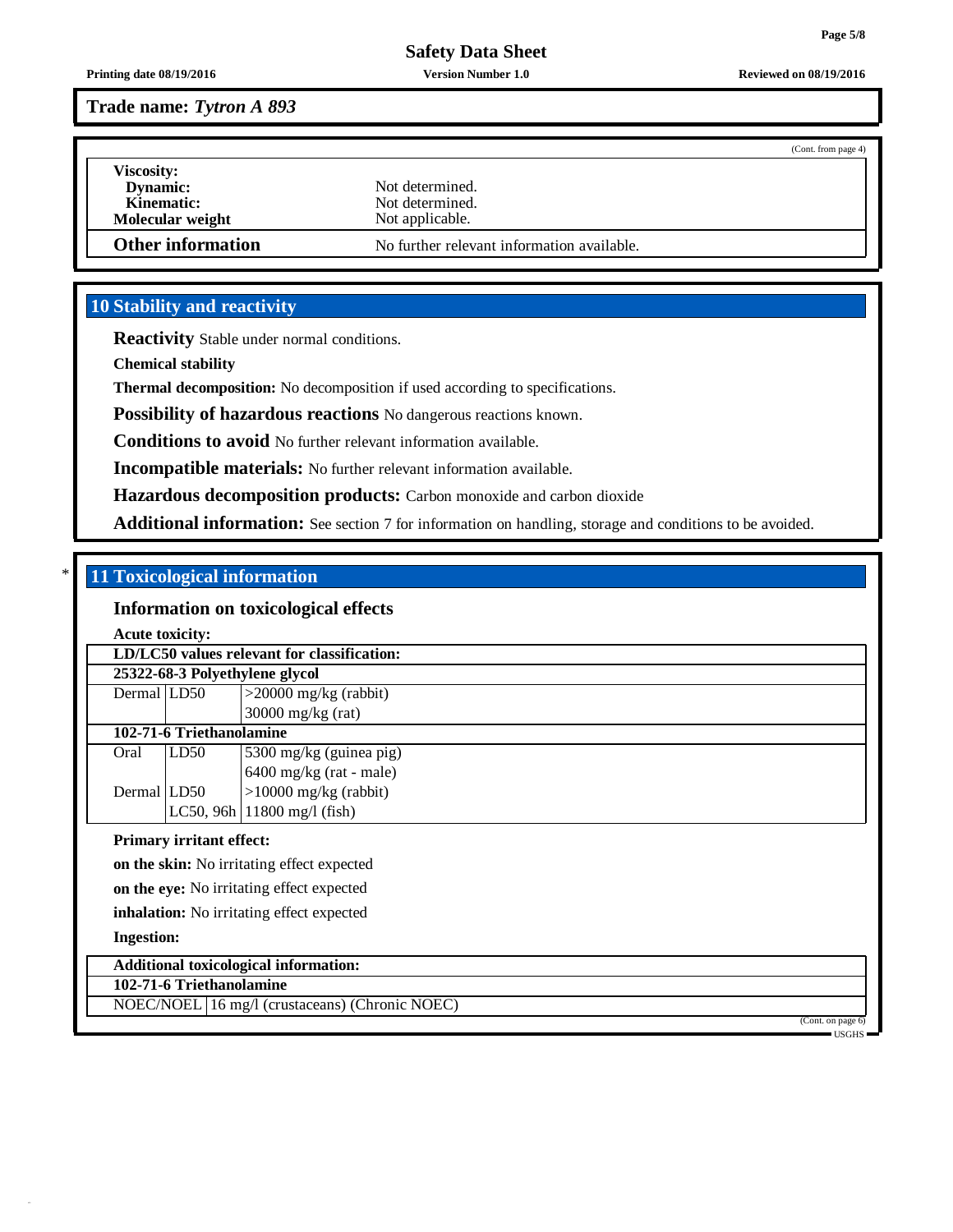**Printing date 08/19/2016 Version Number 1.0 Reviewed on 08/19/2016**

# **Trade name:** *Tytron A 893*

(Cont. from page 5)

## **Carcinogenic categories**

**IARC (International Agency for Research on Cancer) Human Carcinogenicity:**

**Group 1- Positive, Group 2A- Probable, Group 2B- Possible, Group 3- Not Classifiable**

102-71-6 Triethanolamine 3

**NTP (National Toxicology Program)**

**K–Known to be carcinogenic, R–May reasonably be anticipated to be carcinogenic**

None of the ingredients is listed.

**OSHA-Ca (Occupational Safety & Health Administration)**

None of the ingredients is listed.

# **12 Ecological information**

## **Toxicity**

**Aquatic toxicity:**

**102-71-6 Triethanolamine**

EC50, 48h 609.88 mg/l (daphnia magna)

EC50, 72h  $\vert$  512 mg/l (algae)

**Persistence and degradability** No further relevant information available.

## **Behavior in environmental systems:**

**Bioaccumulative potential** No further relevant information available.

**Mobility in soil** No further relevant information available.

## **Additional ecological information:**

**General notes:** Not known to be hazardous to water.

## **Results of PBT and vPvB assessment**

**PBT:** Not applicable. **vPvB:** Not applicable.

**Other adverse effects** No further relevant information available.

# **13 Disposal considerations**

**Waste treatment methods** Comply with Federal, State and local regulations.

**Recommendation:**



Must not be disposed of together with household garbage. Do not allow product to reach sewage system.

# **Uncleaned packagings:**

**Recommendation:** Disposal must be made according to official regulations.

USGHS (Cont. on page 7)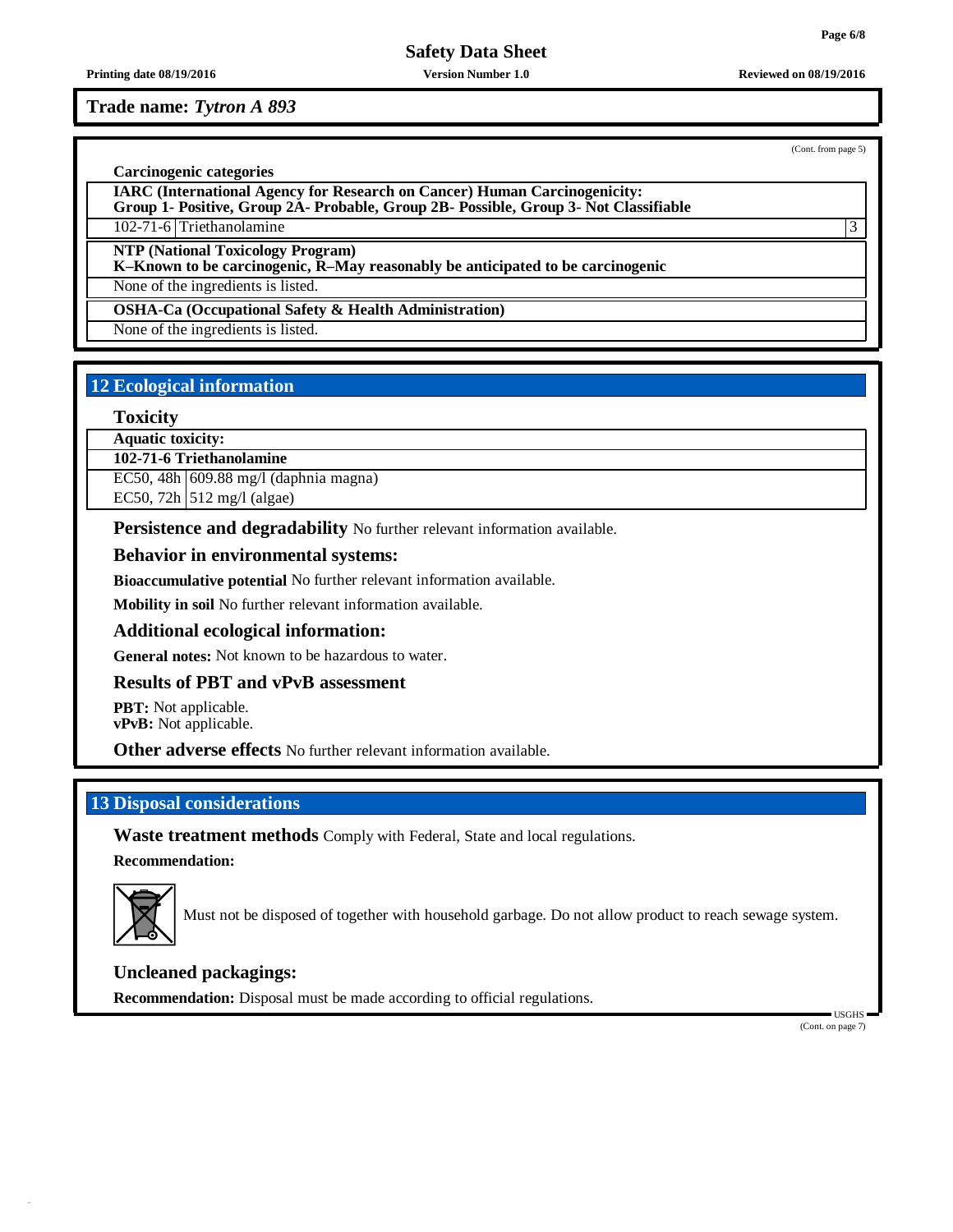# **Trade name:** *Tytron A 893*

(Cont. from page 6)

| <b>14 Transport information</b>                           |                 |  |  |  |
|-----------------------------------------------------------|-----------------|--|--|--|
| <b>UN-Number</b><br>DOT, IMDG, IATA                       | Not applicable. |  |  |  |
| UN proper shipping name<br>DOT, IMDG, IATĀ                | Not applicable. |  |  |  |
| <b>Transport hazard class(es)</b>                         |                 |  |  |  |
| DOT, IMDG, IATA<br><b>Class</b>                           | Not applicable. |  |  |  |
| <b>Packing group</b><br>DOT, IMDG, IATA                   | Not applicable. |  |  |  |
| <b>Environmental hazards:</b><br><b>Marine pollutant:</b> | No.             |  |  |  |
| <b>Special precautions for user Not applicable.</b>       |                 |  |  |  |
| <b>Transport/Additional information:</b>                  |                 |  |  |  |
| <b>DOT</b><br><b>Remarks:</b>                             | Not Regulated.  |  |  |  |
| <b>UN</b> "Model Regulation":                             | Not applicable. |  |  |  |

# \* **15 Regulatory information**

**SARA (Superfund Amendments and Reauthorization Act)**

**Section 302/304 (extremely hazardous substances):**

None of the ingredients is listed.

**Section 313 Reportable Ingredients (Chemicals present below reporting threshold are exempt):**

None of the ingredients is listed.

**SARA Section 312/Tier I & II Hazard Categories:** None

**North America Chemical Inventory Status**

**TSCA (Toxic Substances Control Act - United States):**

All ingredients are listed or exempt from listing unless otherwise noted below.

**CEPA (Canadian DSL):**

All ingredients are listed or exempt from listing unless otherwise noted below.

## **California Proposition 65**

**Chemicals known to cause cancer:** Formaldehyde 1,4-dioxane Acetaldehyde Ethylene oxide **Chemicals known to cause reproductive toxicity for females:** 75-21-8 Ethylene oxide **Chemicals known to cause reproductive toxicity for males:** 75-21-8 Ethylene oxide **Chemicals known to cause developmental toxicity:** 107-21-1 Ethylene glycol (Cont. on page 8)